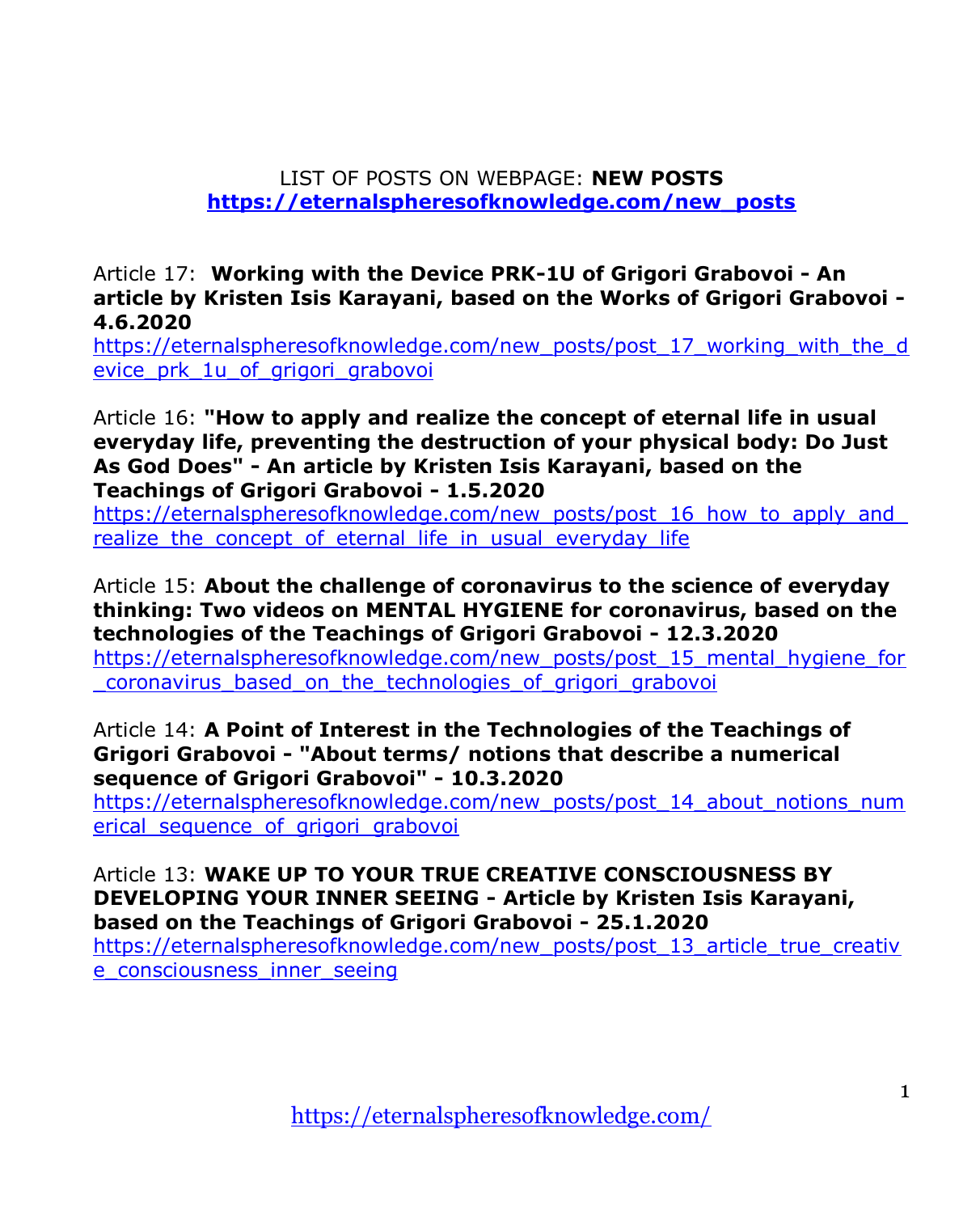# Article 12: **POSITIVE [CHANGE: ACCESS TO THE LEVEL OF THINKING WITH](https://eternalspheresofknowledge.com/new_posts/post_12_article_positive_change_thinking_with_soul)  THE SOUL - [An article by Kristen Isis Karayani, 8.1.2020](https://eternalspheresofknowledge.com/new_posts/post_12_article_positive_change_thinking_with_soul)**

[https://eternalspheresofknowledge.com/new\\_posts/post\\_12\\_article\\_positive\\_cha](https://eternalspheresofknowledge.com/new_posts/post_12_article_positive_change_thinking_with_soul) nge\_thinking\_with\_soul

# Article 11: **[ABOUT THE IMPORTANCE OF NUMBERS IN GRIGORI](https://eternalspheresofknowledge.com/new_posts/post_11_article_numbers_of_grigori_grabovoi)  GRABOVOI'S TECHNOLOGIES - [An article by Kristen Isis Karayani,](https://eternalspheresofknowledge.com/new_posts/post_11_article_numbers_of_grigori_grabovoi)  [30.12.2019](https://eternalspheresofknowledge.com/new_posts/post_11_article_numbers_of_grigori_grabovoi)**

[https://eternalspheresofknowledge.com/new\\_posts/post\\_11\\_article\\_numbers\\_of](https://eternalspheresofknowledge.com/new_posts/post_11_article_numbers_of_grigori_grabovoi) \_grigori\_grabovoi

### Article 10: **[The Technology of Grigori Grabovoi of The Development of](https://eternalspheresofknowledge.com/new_posts/post_10_article_creative_thoughts_true_consciousness)  [Consciousness Through the Interaction with the Soul -](https://eternalspheresofknowledge.com/new_posts/post_10_article_creative_thoughts_true_consciousness) "CREATIVE [THOUGHTS & TRUE CONSCIOUSNESS" -](https://eternalspheresofknowledge.com/new_posts/post_10_article_creative_thoughts_true_consciousness) An article by Kristen Isis [Karayani, 17.12.2019](https://eternalspheresofknowledge.com/new_posts/post_10_article_creative_thoughts_true_consciousness)**

[https://eternalspheresofknowledge.com/new\\_posts/post\\_10\\_article\\_creative\\_tho](https://eternalspheresofknowledge.com/new_posts/post_10_article_creative_thoughts_true_consciousness) ughts true consciousness

Article 9: **[ABOUT THE SPEECH OF GRIGORI GRABOVOI OF 10.05.2019 AND](https://eternalspheresofknowledge.com/new_posts/post_9_article_about_speech_grigorigrabovoi_prk1u)  HIS DEVICE PRK-1U - [An article by Kristen Isis Karayani, 05.12.2019](https://eternalspheresofknowledge.com/new_posts/post_9_article_about_speech_grigorigrabovoi_prk1u)** [https://eternalspheresofknowledge.com/new\\_posts/post\\_9\\_article\\_about\\_speech](https://eternalspheresofknowledge.com/new_posts/post_9_article_about_speech_grigorigrabovoi_prk1u) grigorigrabovoi prk1u

# Article 8: **NEW WAYS OF THINKING - A brief article by Kristen Isis Karayani, 14.11.2019**

[https://eternalspheresofknowledge.com/new\\_posts/post\\_8\\_newwaysofthinking\\_c](https://eternalspheresofknowledge.com/new_posts/post_8_newwaysofthinking_consciousness_soul) [onsciousness\\_soul](https://eternalspheresofknowledge.com/new_posts/post_8_newwaysofthinking_consciousness_soul)

### Article 7: **[ABOUT THE EDUCATIONAL SYSTEM OF GRIGORI GRABOVOI:](https://eternalspheresofknowledge.com/new_posts/post_7_the_educational_system_of_grigori_grabovoi)  [INITIATING AN INFINITELY EXPANSIVE PROGRAM OF INTRINSIC](https://eternalspheresofknowledge.com/new_posts/post_7_the_educational_system_of_grigori_grabovoi)  EDUCATION - [An article by Kristen Isis Karayani, 1.11.2019](https://eternalspheresofknowledge.com/new_posts/post_7_the_educational_system_of_grigori_grabovoi)**

[https://eternalspheresofknowledge.com/new\\_posts/post\\_7\\_the\\_educational\\_syst](https://eternalspheresofknowledge.com/new_posts/post_7_the_educational_system_of_grigori_grabovoi) em of grigori grabovoi

## Article 6: **[NEVER-DYING AND MAN'S INDESTRUCTIBILITY IN](https://eternalspheresofknowledge.com/new_posts/post_6_realization_of_never_dying_numbers_grabovoi)  [ACCORDANCE WITH THE TEACHINGS OF GRIGORI GRABOVOI -](https://eternalspheresofknowledge.com/new_posts/post_6_realization_of_never_dying_numbers_grabovoi) A short [article by Kristen Isis Karayani, 25.10.2019](https://eternalspheresofknowledge.com/new_posts/post_6_realization_of_never_dying_numbers_grabovoi)**

[https://eternalspheresofknowledge.com/new\\_posts/post\\_6\\_realization\\_of\\_never](https://eternalspheresofknowledge.com/new_posts/post_6_realization_of_never_dying_numbers_grabovoi) \_dying\_numbers\_grabovoi